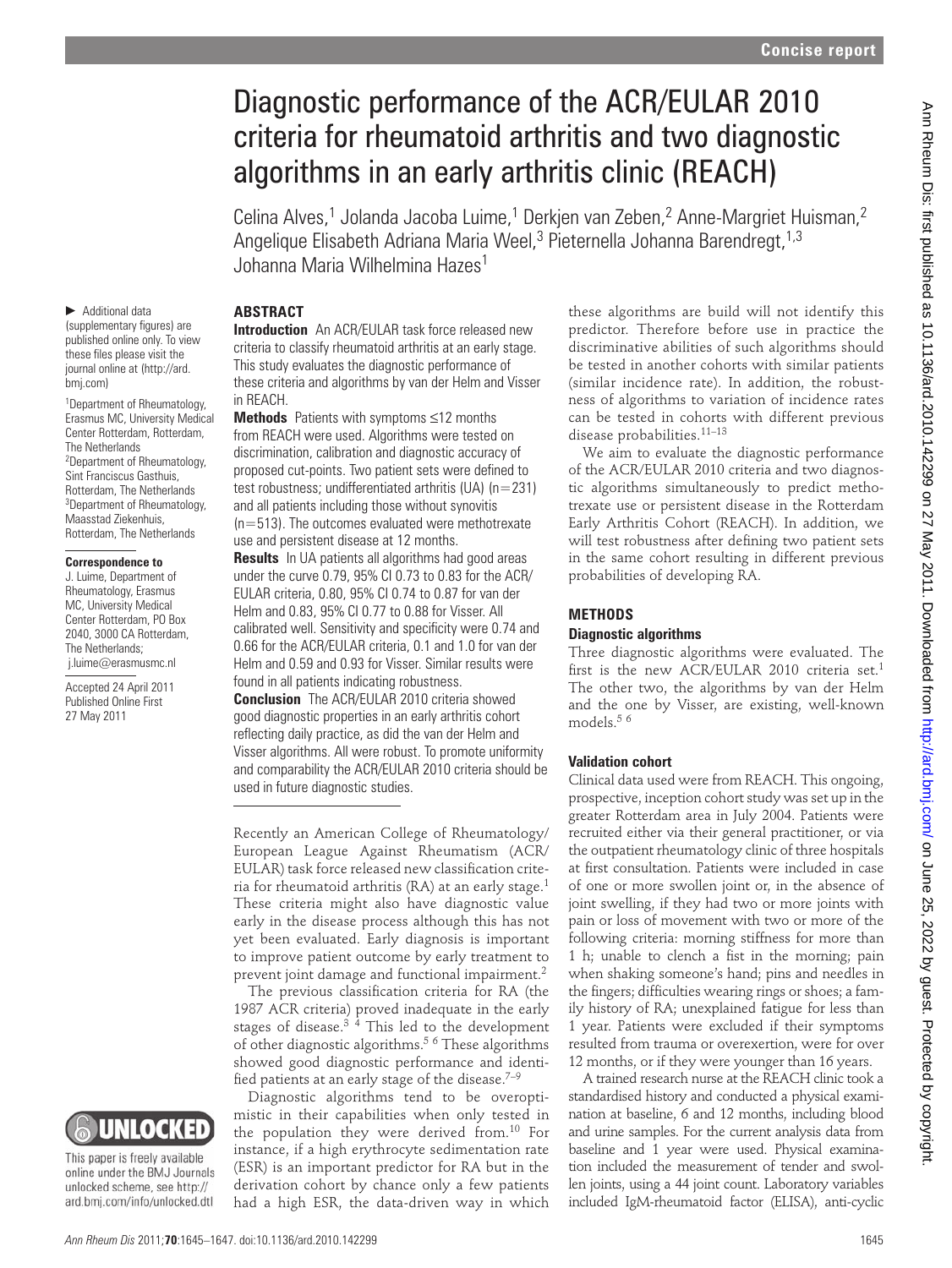citrullinated peptide (Elia CCP on immunoCAP 250; Phadia Freiburg, Germany), C-reactive protein (local standards) and ESR (local standards). x-Rays of hands and feet were assessed for bony erosions at baseline. For a detailed description of REACH, see Geuskens et al. 14

#### **Statistical analyses**

To asses overall performance the prediction algorithms were tested on discrimination and calibration. 15 Discrimination is the ability of an algorithm to differentiate correctly between patients with and without the disease. Calibration reveals the ability to estimate the probability of the diagnosis for individuals correctly by comparing the probability predicted by the algorithm and the observed probability. To evaluate discrimination receiver operating characteristic curves, including corresponding areas under the curve (AUC), were calculated. Calibration was evaluated using calibration plots and the Hosmer–Lemeshow test.<sup>15</sup> The latter indicates good calibration if a non-significant result appears. To assess diagnostic performance of the algorithms sensitivity, specificity, positive predictive values (PPV) and negative predictive values (NPV) were estimated at cut-points proposed for treatment initiation among patients at risk of RA. For the ACR/EULAR 2010 criteria and Visser algorithm a score of 6 or more $^{\rm 1\,16}$  was used and for van der Helm a score of 8 or more<sup>5</sup> was used. To test robustness this analysis was repeated among all patients included in REACH. This group had a lower previous disease probability by a case-mix of synovitis and inflammatory joint complaints without synovitis. Synovitis was defined as joint swelling. 22. Let us a computer of the local of the local of the local of a state of the local of the local of the local of the local of the local of the local of the local of the local of the local of the local of the local of th

As a classifier for correct diagnosis two outcomes were evaluated at 1 year: the use of methotrexate and persistent disease, defined as synovitis present at physical examination after 1 year, or the use of disease-modifying antirheumatic drugs (DMARD) including biological agents. Patients with a definite alternative diagnosis such as gout were not classified as persistent disease. A complete case analysis was done.

#### **RESULTS**

#### **Validation cohort**

Up to 31 October 2008, 875 patients were referred to REACH and had 1-year follow-up. One hundred and 13 patients did not fulfil the inclusion criteria and 31 patients were lost to follow-up at baseline (see supplementary figure S1, available online only). Patients used in the development of the ACR/EULAR 2010 criteria were excluded (n=216).<sup>1</sup> Table 1 reports baseline characteristics of all patients (n=513). Patients had a mean age of 50 years, 73% were women and the median symptom duration was 106 days (range 1–366 days). At baseline 48% (n=246) presented with synovitis. After 1 year, 148 of 513 used methotrexate, of whom 22 did not have synovitis at baseline, and 231 of 513 patients had persistent disease, of whom 59 did not have synovitis at baseline.

#### **Discrimination**

Table 2 shows AUC of each diagnostic algorithm for both outcomes. In undifferentiated arthritis (UA) patients (n=231) the AUC for methotrexate use were comparable, with overlapping 95% CI, 0.79 (95% CI 0.73 to 0.83) for the ACR/EULAR 2010 criteria, 0.80 (95% CI 0.74 to 0.87) for the van der Helm algorithm and 0.83 (95% CI 0.77 to 0.88) for the Visser algorithm. For persistent disease the AUC were 0.77 (95% CI 0.71 to 0.85) for the ACR/EULAR 2010 criteria, 0.78 (95% CI 0.71 to 0.85) for the van der Helm algorithm and 0.77 (95% CI 0.71 to 0.83) for the Visser algorithm. In all patients (n=513) the AUC were comparable for both outcomes, with slightly better performance of the van der Helm algorithm; 0.88 (95% CI 0.84 to 0.91) and 0.83 (95% CI 0.79 to 0.87).

#### **Calibration**

Calibration plots of all diagnostic algorithms are shown in figure S2 (see supplementary figure S2, available online only). In UA patients (n=513) calibration was worse than in all patients, although the Hosmer-Lemeshow test was not significant for any of the calibration plots. All algorithms calibrated well in all patients (n=513), confirmed by the Hosmer–Lemeshow test.

#### **Evaluating diagnostic performance using proposed cut-points**

To identify patients in need of treatment proposed cut-points were tested in UA patients. The ACR/EULAR criteria showed a sensitivity of  $0.74$  (95% CI 0.65 to 0.82) and a specificity of 0.66 (95% CI 0.54 to 0.76), with the cut-point of 6 or higher using methotrexate as a classifier for correct diagnosis (table 3). The Visser algorithm and the van der Helm algorithm had a lower sensitivity, 0.47 and 0.59 for the Visser algorithm for both outcomes and 0.08 and 0.10 for the van der Helm algorithm. Specificity was higher: 0.93 for the Visser algorithm and 1.0 for the van der Helm algorithm.

The PPV is the probability that a patient has the disease if the test is positive. The van der Helm algorithm had the highest PPV; 1.0. The NPV is the opposite probability and was highest for the ACR/EULAR criteria with 0.63 for methotrexate use and 0.46 for persistent disease, slightly higher than the Visser algorithm.

### **DISCUSSION**

The results of our study show that the new ACR/EULAR 2010 criteria could aid diagnostics in early arthritis patients. They had good overall performance, with a sufficiently high AUC and good performance of the proposed cut-point of 6 for persistent disease, which could be considered RA. The other algorithms performed well when tested for discriminatory properties

#### **Table 1** Patient characteristics for each patient set

|                                             | $UA (n = 231)$      | All patients $(n=513)$ |
|---------------------------------------------|---------------------|------------------------|
| Women (%)                                   | 68                  | 73                     |
| Age, years (mean, SD)                       | 53 (14)             | 50(14)                 |
| SJC (median, range)                         | $4(1-38)$           | $0(0-38)$              |
| TJC (median, range)                         | $7(0-42)$           | $6(0-42)$ mv = 2       |
| RF positive (%)                             | 35%                 | 26%                    |
| Anti-CCP positive (%)                       | $28\%$ mv=6         | $19\%$ mv=10           |
| ESR, mm/h (median, range)                   | 18 (1-103) $mv = 7$ | $14(0-103)$ my = 15    |
| CRP, mg/l (median, range)                   | $6(1-180)$ mv=16    | $5(1-180)$ mv = 40     |
| Erosions (%)                                | $9\%$ mv = 4        | $4\%$ mv=9             |
| RA, according to 1987 ACR criteria          | $29\%$ mv=3         | 14% mv=5               |
| RA, according to 2010 ACR/EULAR<br>criteria | 45% mv=12           | 58% $mv = 6$           |
| Persistent arthritis at 1 year              | 45% mv=9            | $71\%$ mv=3            |

 ACR, American College of Rheumatology; CCP, cyclic citrullinated protein; CRP, C-reactive protein; ESR, erythrocyte sedimentation rate; EULAR, European League Against Rheumatism; mv, missing values; RA, rheumatoid arthritis; RF, rheumatoid factor; SJC, swollen joint count; TJC, tender joint count; UA, undifferentiated arthritis.

 **Table 2** Area under the receiver operating characteristic curves with 95% CI for each algorithm and each patient set

|                            | <b>ACR/EULAR 2010</b> | Van der Helm          | <b>Visser</b>       |  |  |  |
|----------------------------|-----------------------|-----------------------|---------------------|--|--|--|
| Outcome methotrexate use   |                       |                       |                     |  |  |  |
| UA patients                | $0.79$ (0.73 to 0.85) | 0.80 (0.74 to 0.87)   | 0.83 (0.77 to 0.88) |  |  |  |
| All patients               | 0.79 (0.75 to 0.83)   | $0.88$ (0.84 to 0.91) | 0.80 (0.76 to 0.85) |  |  |  |
| Outcome persistent disease |                       |                       |                     |  |  |  |
| UA patients                | 0.77 (0.71 to 0.85)   | 0.78 (0.71 to 0.85)   | 0.77 (0.71 to 0.83) |  |  |  |
| All patients               | 0.74 (0.70 to 0.78)   | 0.83 (0.79 to 0.87)   | 0.74 (0.70 to 0.79) |  |  |  |

UA, undifferentiated arthritis.